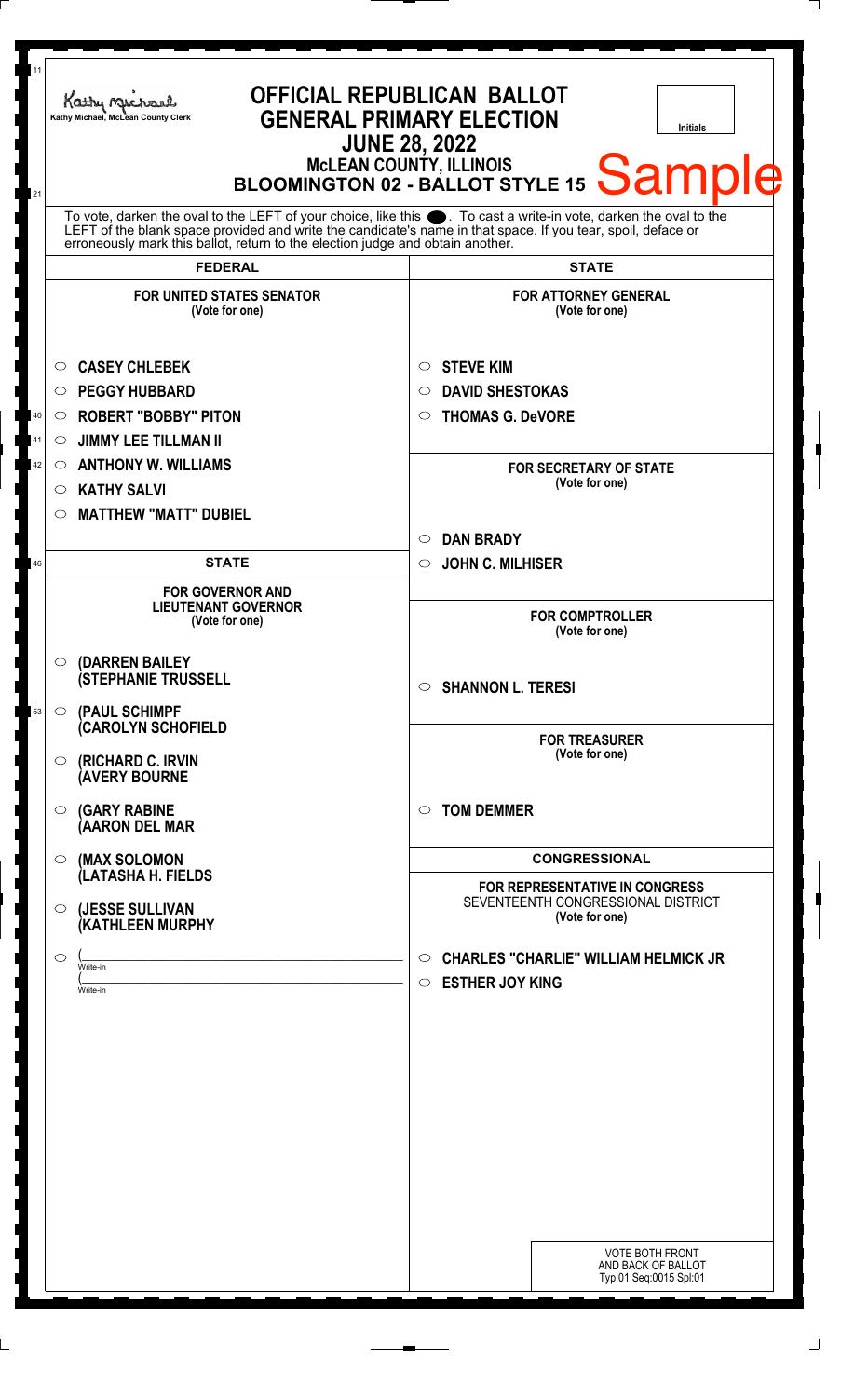|                                                                                                                | <b>OFFICIAL REPUBLICAN BALLOT - GENERAL PRIMARY ELECTION - JUNE 28, 2022</b>                                                        |
|----------------------------------------------------------------------------------------------------------------|-------------------------------------------------------------------------------------------------------------------------------------|
| <b>LEGISLATIVE</b>                                                                                             | <b>JUDICIAL</b>                                                                                                                     |
| <b>FOR STATE SENATOR</b><br>FORTY-SIXTH LEGISLATIVE DISTRICT<br>(Vote for one)                                 | FOR JUDGE OF THE CIRCUIT COURT<br>ELEVENTH JUDICIAL CIRCUIT<br>(To fill the vacancy of the Hon. Scott Drazewski)<br>(Vote for one)  |
| <b>DESI ANDERSON</b><br>$\circ$                                                                                | <b>CARLA BARNES</b><br>$\circ$                                                                                                      |
| <b>REPRESENTATIVE</b>                                                                                          |                                                                                                                                     |
| <b>FOR REPRESENTATIVE</b><br>IN THE GENERAL ASSEMBLY<br>NINETY-FIRST REPRESENTATIVE DISTRICT<br>(Vote for one) | FOR JUDGE OF THE CIRCUIT COURT<br>ELEVENTH JUDICIAL CIRCUIT<br>(To fill the vacancy of the Hon. Paul G. Lawrence)<br>(Vote for one) |
| <b>SCOTT PRESTON</b><br>$\circ$                                                                                | <b>DON KNAPP</b><br>$\circ$                                                                                                         |
| <b>JAMES S. FISHER</b><br>$\circ$                                                                              | <b>AMY McFARLAND</b><br>$\circ$                                                                                                     |
| <b>COUNTY</b>                                                                                                  | <b>PRECINCT</b>                                                                                                                     |
| <b>FOR COUNTY CLERK</b><br>(Vote for one)                                                                      | FOR PRECINCT COMMITTEEPERSON<br><b>BLOOMINGTON 02</b><br>(Vote for one)                                                             |
| <b>KATHY MICHAEL</b><br>$\circ$                                                                                | <b>GEORGE O. WENDT</b><br>$\circ$                                                                                                   |
| <b>FOR COUNTY TREASURER</b><br>(Vote for one)                                                                  |                                                                                                                                     |
| <b>REBECCA C. McNEIL</b><br>$\circ$                                                                            |                                                                                                                                     |
| <b>FOR COUNTY SHERIFF</b><br>(Vote for one)                                                                    |                                                                                                                                     |
| <b>MATT LANE</b><br>$\circ$                                                                                    |                                                                                                                                     |
| <b>REGIONAL OFFICE</b><br>OF EDUCATION                                                                         |                                                                                                                                     |
| FOR REGIONAL SUPERINTENDENT OF SCHOOLS<br>(DeWITT, LIVINGSTON, LOGAN AND McLEAN COUNTIES)<br>(Vote for one)    |                                                                                                                                     |
| <b>MARK E. JONTRY</b><br>$\circ$                                                                               |                                                                                                                                     |
| <b>COUNTY BOARD</b>                                                                                            |                                                                                                                                     |
| <b>FOR COUNTY BOARD MEMBER</b><br><b>COUNTY BOARD DISTRICT 9</b><br>(Vote for not more than two)               |                                                                                                                                     |
| <b>SUSAN SCHAFER</b><br>$\circ$<br>$\circ$<br>Write-in                                                         |                                                                                                                                     |
|                                                                                                                | YOU HAVE NOW<br><b>COMPLETED VOTING</b>                                                                                             |
|                                                                                                                | <b>VOTE BOTH FRONT</b><br>AND BACK OF BALLOT<br>Typ:01 Seq:0015 Spl:01                                                              |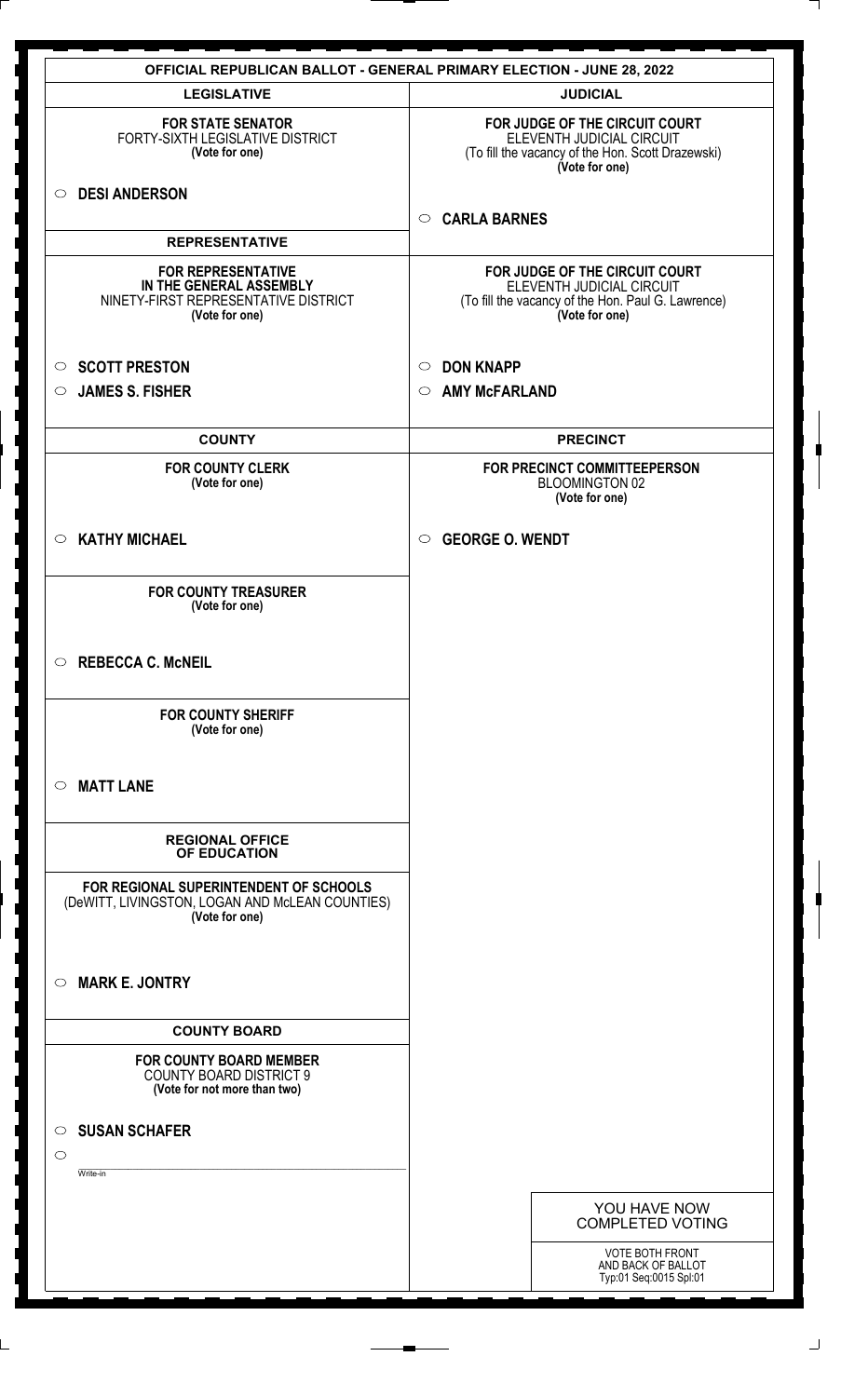| 11       | Kathy Michael<br>Kathy Michael, McLean County Clerk                                                                                                                                                                                  | <b>OFFICIAL REPUBLICAN BALLOT</b><br><b>GENERAL PRIMARY ELECTION</b><br><b>Initials</b><br><b>JUNE 28, 2022</b>                              |
|----------|--------------------------------------------------------------------------------------------------------------------------------------------------------------------------------------------------------------------------------------|----------------------------------------------------------------------------------------------------------------------------------------------|
| 21       | To vote, darken the oval to the LEFT of your choice, like this $\bullet$ . To cast a write-in vote, darken the oval to the LEFT of the blank space provided and write the candidate's name in that space. If you tear, spoil, deface | MCLEAN COUNTY, ILLINOIS<br>BLOOMINGTON 02 - BALLOT STYLE 16 Sample                                                                           |
|          | erroneously mark this ballot, return to the election judge and obtain another.<br><b>FEDERAL</b>                                                                                                                                     | <b>STATE</b>                                                                                                                                 |
|          | <b>FOR UNITED STATES SENATOR</b><br>(Vote for one)                                                                                                                                                                                   | <b>FOR ATTORNEY GENERAL</b><br>(Vote for one)                                                                                                |
| 40       | <b>CASEY CHLEBEK</b><br>$\circ$<br><b>PEGGY HUBBARD</b><br>$\circ$<br><b>ROBERT "BOBBY" PITON</b><br>$\circ$                                                                                                                         | <b>STEVE KIM</b><br>O<br><b>DAVID SHESTOKAS</b><br>O<br><b>THOMAS G. DeVORE</b><br>$\circ$                                                   |
| 41<br>42 | <b>JIMMY LEE TILLMAN II</b><br>$\circ$<br><b>ANTHONY W. WILLIAMS</b><br>$\circ$<br><b>KATHY SALVI</b><br>$\circ$<br><b>MATTHEW "MATT" DUBIEL</b><br>$\circ$                                                                          | <b>FOR SECRETARY OF STATE</b><br>(Vote for one)                                                                                              |
| 46       | <b>STATE</b>                                                                                                                                                                                                                         | <b>DAN BRADY</b><br>O<br><b>JOHN C. MILHISER</b><br>$\circ$                                                                                  |
|          | <b>FOR GOVERNOR AND</b><br><b>LIEUTENANT GOVERNOR</b><br>(Vote for one)                                                                                                                                                              | <b>FOR COMPTROLLER</b><br>(Vote for one)                                                                                                     |
|          | (DARREN BAILEY<br>$\circ$<br><b>(STEPHANIE TRUSSELL</b><br>(PAUL SCHIMPF<br>$\bigcirc$                                                                                                                                               | $\circ$ SHANNON L. TERESI                                                                                                                    |
| 54       | <b>CAROLYN SCHOFIELD</b><br>(RICHARD C. IRVIN<br>$\circ$<br><b>(AVERY BOURNE</b>                                                                                                                                                     | <b>FOR TREASURER</b><br>(Vote for one)                                                                                                       |
|          | <b>(GARY RABINE</b><br>O<br>(AARON DEL MAR                                                                                                                                                                                           | <b>TOM DEMMER</b><br>$\circ$                                                                                                                 |
|          | (MAX SOLOMON<br>O<br>(LATASHA H. FIELDS                                                                                                                                                                                              | <b>CONGRESSIONAL</b><br><b>FOR REPRESENTATIVE IN CONGRESS</b>                                                                                |
|          | (JESSE SULLIVAN<br>O<br>(KATHLEEN MURPHY                                                                                                                                                                                             | SIXTEENTH CONGRESSIONAL DISTRICT<br>(Vote for one)                                                                                           |
|          | $\circ$<br>Write-in<br>Write-in                                                                                                                                                                                                      | <b>DARIN LaHOOD</b><br>$\circ$<br><b>WALT PETERS</b><br>$\circ$<br><b>JOANNE GUILLEMETTE</b><br>$\circ$<br><b>MICHAEL REBRESH</b><br>$\circ$ |
|          |                                                                                                                                                                                                                                      | <b>VOTE BOTH FRONT</b><br>AND BACK OF BALLOT<br>Typ:01 Seq:0016 Spl:01                                                                       |

 $\perp$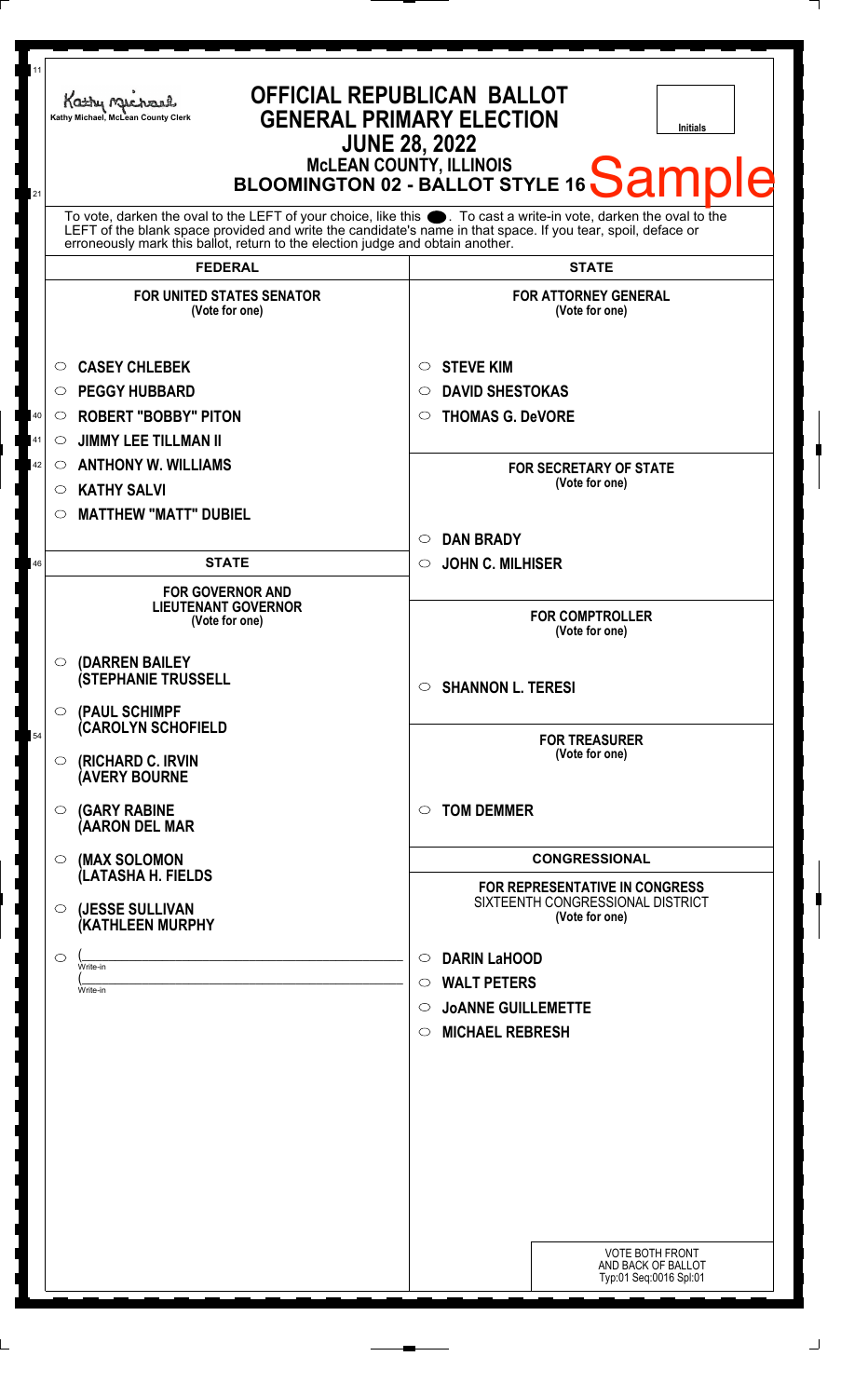|                                                                                                                 | <b>OFFICIAL REPUBLICAN BALLOT - GENERAL PRIMARY ELECTION - JUNE 28, 2022</b>                                                        |
|-----------------------------------------------------------------------------------------------------------------|-------------------------------------------------------------------------------------------------------------------------------------|
| <b>LEGISLATIVE</b>                                                                                              | <b>JUDICIAL</b>                                                                                                                     |
| <b>FOR STATE SENATOR</b><br>FORTY-FOURTH LEGISLATIVE DISTRICT<br>(Vote for one)                                 | FOR JUDGE OF THE CIRCUIT COURT<br>ELEVENTH JUDICIAL CIRCUIT<br>(To fill the vacancy of the Hon. Scott Drazewski)<br>(Vote for one)  |
| $\circ$ SALLY J. TURNER                                                                                         | <b>CARLA BARNES</b><br>$\circ$                                                                                                      |
| <b>REPRESENTATIVE</b>                                                                                           |                                                                                                                                     |
| <b>FOR REPRESENTATIVE</b><br>IN THE GENERAL ASSEMBLY<br>EIGHTY-EIGHTH REPRESENTATIVE DISTRICT<br>(Vote for one) | FOR JUDGE OF THE CIRCUIT COURT<br>ELEVENTH JUDICIAL CIRCUIT<br>(To fill the vacancy of the Hon. Paul G. Lawrence)<br>(Vote for one) |
| <b>DAN CAULKINS</b><br>$\circ$                                                                                  | <b>DON KNAPP</b><br>$\circ$<br><b>AMY McFARLAND</b><br>$\circ$                                                                      |
| <b>COUNTY</b>                                                                                                   |                                                                                                                                     |
| <b>FOR COUNTY CLERK</b>                                                                                         | <b>PRECINCT</b>                                                                                                                     |
| (Vote for one)                                                                                                  | FOR PRECINCT COMMITTEEPERSON<br><b>BLOOMINGTON 02</b><br>(Vote for one)                                                             |
| <b>KATHY MICHAEL</b><br>$\circ$                                                                                 |                                                                                                                                     |
|                                                                                                                 | <b>GEORGE O. WENDT</b><br>$\circ$                                                                                                   |
| <b>FOR COUNTY TREASURER</b><br>(Vote for one)                                                                   |                                                                                                                                     |
| $\circ$ REBECCA C. McNEIL                                                                                       |                                                                                                                                     |
| <b>FOR COUNTY SHERIFF</b><br>(Vote for one)                                                                     |                                                                                                                                     |
| <b>MATT LANE</b><br>$\circ$                                                                                     |                                                                                                                                     |
| <b>REGIONAL OFFICE</b><br>OF EDUCATION                                                                          |                                                                                                                                     |
| FOR REGIONAL SUPERINTENDENT OF SCHOOLS<br>(DeWITT, LIVINGSTON, LOGAN AND McLEAN COUNTIES)<br>(Vote for one)     |                                                                                                                                     |
| <b>MARK E. JONTRY</b><br>$\circ$                                                                                |                                                                                                                                     |
| <b>COUNTY BOARD</b>                                                                                             |                                                                                                                                     |
| <b>FOR COUNTY BOARD MEMBER</b><br><b>COUNTY BOARD DISTRICT 3</b><br>(Vote for not more than two)                |                                                                                                                                     |
| <b>GEORGE O. WENDT</b><br>$\circ$                                                                               |                                                                                                                                     |
| <b>LYNDSAY BLOOMFIELD</b><br>$\circ$                                                                            |                                                                                                                                     |
|                                                                                                                 |                                                                                                                                     |
|                                                                                                                 |                                                                                                                                     |
|                                                                                                                 | YOU HAVE NOW<br><b>COMPLETED VOTING</b>                                                                                             |
|                                                                                                                 | <b>VOTE BOTH FRONT</b><br>AND BACK OF BALLOT<br>Typ:01 Seq:0016 Spl:01                                                              |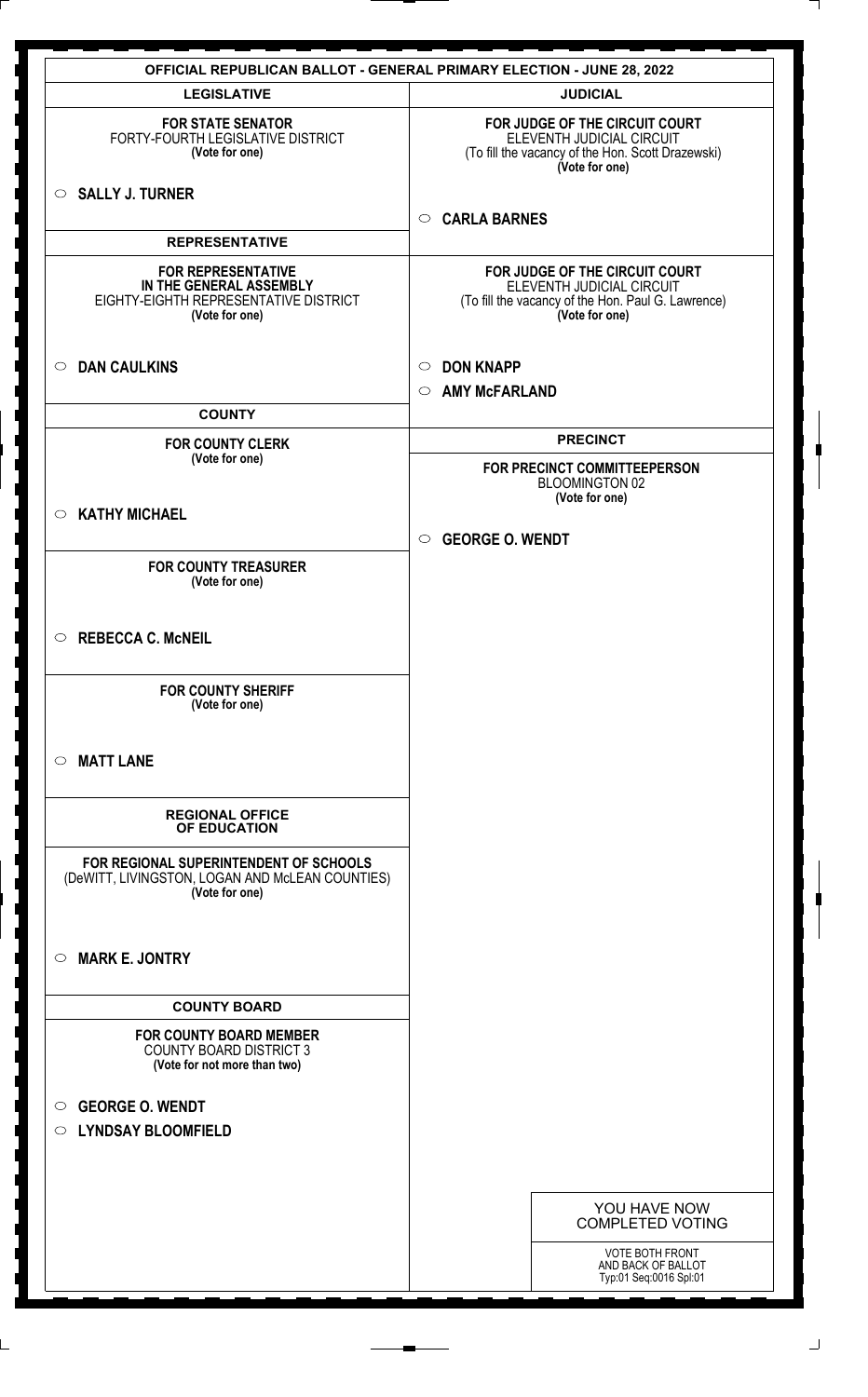| 11<br>21 | <b>OFFICIAL REPUBLICAN BALLOT</b><br>Kathy Macharel<br><b>GENERAL PRIMARY ELECTION</b><br>Kathy Michael, McLean County Clerk                                                                                                                                                                                                             | <b>Initials</b><br><b>JUNE 28, 2022</b><br>McLEAN COUNTY, ILLINOIS<br>BLOOMINGTON 02 - BALLOT STYLE 17<br><b>Samp</b> |
|----------|------------------------------------------------------------------------------------------------------------------------------------------------------------------------------------------------------------------------------------------------------------------------------------------------------------------------------------------|-----------------------------------------------------------------------------------------------------------------------|
|          | To vote, darken the oval to the LEFT of your choice, like this $\bullet$ . To cast a write-in vote, darken the oval to the LEFT of the blank space provided and write the candidate's name in that space. If you tear, spoil, deface<br>erroneously mark this ballot, return to the election judge and obtain another.<br><b>FEDERAL</b> | <b>STATE</b>                                                                                                          |
|          | <b>FOR UNITED STATES SENATOR</b><br>(Vote for one)                                                                                                                                                                                                                                                                                       | <b>FOR ATTORNEY GENERAL</b><br>(Vote for one)                                                                         |
| 40<br>41 | <b>CASEY CHLEBEK</b><br>$\circ$<br><b>PEGGY HUBBARD</b><br>$\circ$<br><b>ROBERT "BOBBY" PITON</b><br>O<br><b>JIMMY LEE TILLMAN II</b><br>$\circ$                                                                                                                                                                                         | <b>STEVE KIM</b><br>$\circ$<br><b>DAVID SHESTOKAS</b><br>$\circ$<br><b>THOMAS G. DeVORE</b><br>O                      |
| 42       | <b>ANTHONY W. WILLIAMS</b><br>$\circ$<br><b>KATHY SALVI</b><br>$\circ$                                                                                                                                                                                                                                                                   | <b>FOR SECRETARY OF STATE</b><br>(Vote for one)                                                                       |
|          | <b>MATTHEW "MATT" DUBIEL</b><br>O<br><b>STATE</b>                                                                                                                                                                                                                                                                                        | <b>DAN BRADY</b><br>$\circ$<br><b>JOHN C. MILHISER</b><br>$\circ$                                                     |
| 47       | <b>FOR GOVERNOR AND</b><br><b>LIEUTENANT GOVERNOR</b><br>(Vote for one)                                                                                                                                                                                                                                                                  | <b>FOR COMPTROLLER</b><br>(Vote for one)                                                                              |
| 51       | (DARREN BAILEY<br>$\circ$<br><b>(STEPHANIE TRUSSELL</b><br>$\circ$                                                                                                                                                                                                                                                                       | $\circ$ SHANNON L. TERESI                                                                                             |
|          | (PAUL SCHIMPF<br><b>CAROLYN SCHOFIELD</b><br>(RICHARD C. IRVIN<br>O<br><b>(AVERY BOURNE</b>                                                                                                                                                                                                                                              | <b>FOR TREASURER</b><br>(Vote for one)                                                                                |
|          | <b>(GARY RABINE</b><br>$\circ$<br>(AARON DEL MAR                                                                                                                                                                                                                                                                                         | <b>TOM DEMMER</b><br>$\circ$                                                                                          |
|          | (MAX SOLOMON<br>$\circ$<br>(LATASHA H. FIELDS                                                                                                                                                                                                                                                                                            | <b>CONGRESSIONAL</b><br><b>FOR REPRESENTATIVE IN CONGRESS</b>                                                         |
|          | (JESSE SULLIVAN<br>$\circ$<br>(KATHLEEN MURPHY                                                                                                                                                                                                                                                                                           | SEVENTEENTH CONGRESSIONAL DISTRICT<br>(Vote for one)                                                                  |
|          | $\circ$<br>Write-in<br>Write-in                                                                                                                                                                                                                                                                                                          | <b>CHARLES "CHARLIE" WILLIAM HELMICK JR</b><br>O<br><b>ESTHER JOY KING</b><br>$\circ$                                 |
|          |                                                                                                                                                                                                                                                                                                                                          |                                                                                                                       |
|          |                                                                                                                                                                                                                                                                                                                                          |                                                                                                                       |
|          |                                                                                                                                                                                                                                                                                                                                          |                                                                                                                       |
|          |                                                                                                                                                                                                                                                                                                                                          | <b>VOTE BOTH FRONT</b><br>AND BACK OF BALLOT<br>Typ:01 Seq:0017 Spl:01                                                |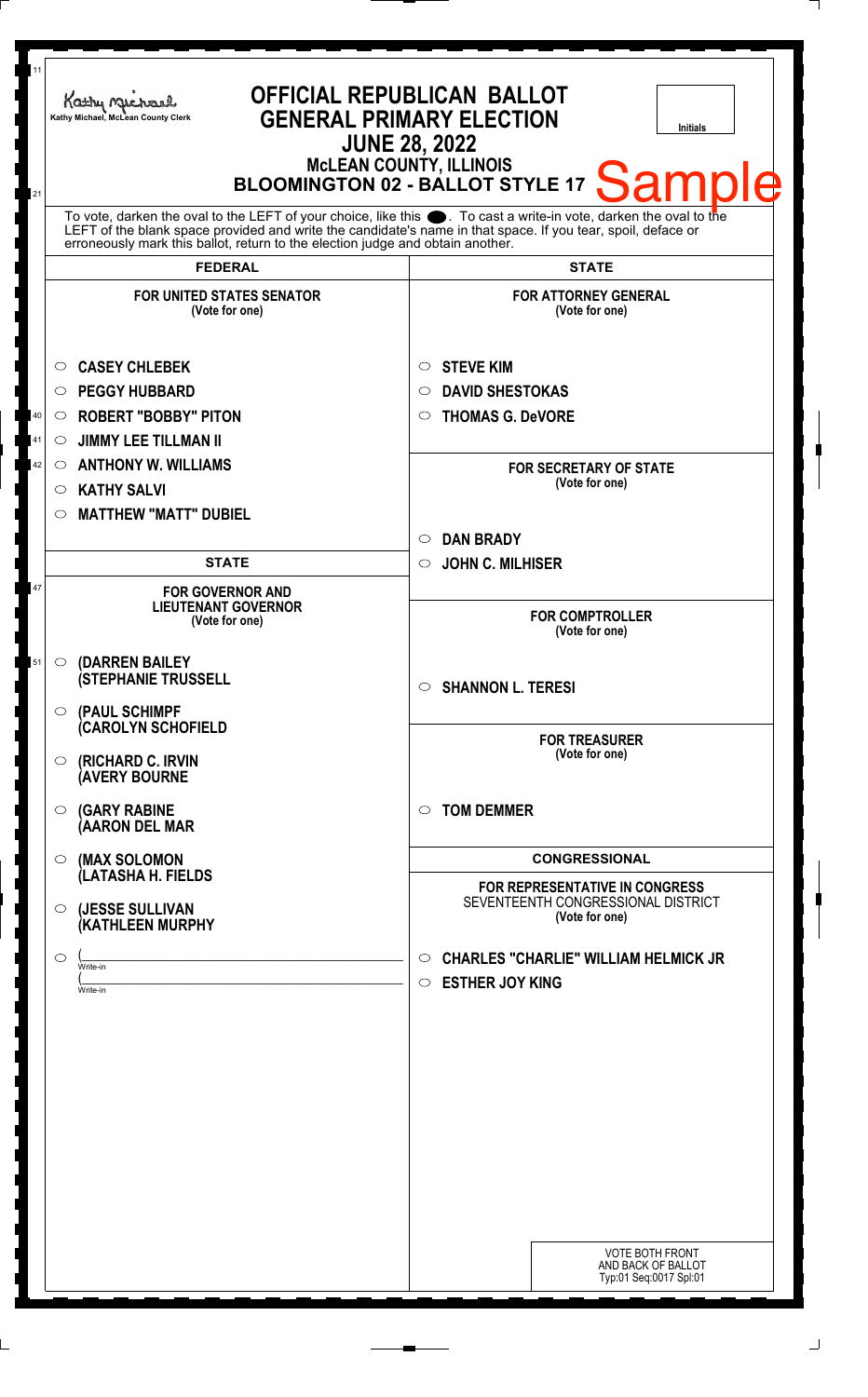|                                                                                                                 | <b>OFFICIAL REPUBLICAN BALLOT - GENERAL PRIMARY ELECTION - JUNE 28, 2022</b>                                                        |
|-----------------------------------------------------------------------------------------------------------------|-------------------------------------------------------------------------------------------------------------------------------------|
| <b>LEGISLATIVE</b>                                                                                              | <b>JUDICIAL</b>                                                                                                                     |
| <b>FOR STATE SENATOR</b><br>FORTY-FOURTH LEGISLATIVE DISTRICT<br>(Vote for one)                                 | FOR JUDGE OF THE CIRCUIT COURT<br>ELEVENTH JUDICIAL CIRCUIT<br>(To fill the vacancy of the Hon. Scott Drazewski)<br>(Vote for one)  |
| $\circ$ SALLY J. TURNER                                                                                         | <b>CARLA BARNES</b><br>$\circ$                                                                                                      |
| <b>REPRESENTATIVE</b>                                                                                           |                                                                                                                                     |
| <b>FOR REPRESENTATIVE</b><br>IN THE GENERAL ASSEMBLY<br>EIGHTY-EIGHTH REPRESENTATIVE DISTRICT<br>(Vote for one) | FOR JUDGE OF THE CIRCUIT COURT<br>ELEVENTH JUDICIAL CIRCUIT<br>(To fill the vacancy of the Hon. Paul G. Lawrence)<br>(Vote for one) |
| <b>DAN CAULKINS</b><br>$\circ$                                                                                  | <b>DON KNAPP</b><br>$\circ$<br><b>AMY McFARLAND</b><br>$\circ$                                                                      |
| <b>COUNTY</b>                                                                                                   |                                                                                                                                     |
| <b>FOR COUNTY CLERK</b>                                                                                         | <b>PRECINCT</b>                                                                                                                     |
| (Vote for one)                                                                                                  | FOR PRECINCT COMMITTEEPERSON<br><b>BLOOMINGTON 02</b><br>(Vote for one)                                                             |
| <b>KATHY MICHAEL</b><br>$\bigcirc$                                                                              |                                                                                                                                     |
|                                                                                                                 | <b>GEORGE O. WENDT</b><br>$\circ$                                                                                                   |
| <b>FOR COUNTY TREASURER</b><br>(Vote for one)                                                                   |                                                                                                                                     |
| $\circ$ REBECCA C. McNEIL                                                                                       |                                                                                                                                     |
| <b>FOR COUNTY SHERIFF</b><br>(Vote for one)                                                                     |                                                                                                                                     |
| <b>MATT LANE</b><br>$\circ$                                                                                     |                                                                                                                                     |
| <b>REGIONAL OFFICE</b><br><b>OF EDUCATION</b>                                                                   |                                                                                                                                     |
| FOR REGIONAL SUPERINTENDENT OF SCHOOLS<br>(DeWITT, LIVINGSTON, LOGAN AND McLEAN COUNTIES)<br>(Vote for one)     |                                                                                                                                     |
| <b>MARK E. JONTRY</b><br>$\circ$                                                                                |                                                                                                                                     |
| <b>COUNTY BOARD</b>                                                                                             |                                                                                                                                     |
| <b>FOR COUNTY BOARD MEMBER</b><br><b>COUNTY BOARD DISTRICT 9</b><br>(Vote for not more than two)                |                                                                                                                                     |
|                                                                                                                 |                                                                                                                                     |
| <b>SUSAN SCHAFER</b><br>$\circ$                                                                                 |                                                                                                                                     |
| $\circ$<br>Write-in                                                                                             |                                                                                                                                     |
|                                                                                                                 |                                                                                                                                     |
|                                                                                                                 | YOU HAVE NOW<br><b>COMPLETED VOTING</b>                                                                                             |
|                                                                                                                 | VOTE BOTH FRONT<br>AND BACK OF BALLOT<br>Typ:01 Seq:0017 Spl:01                                                                     |

 $\perp$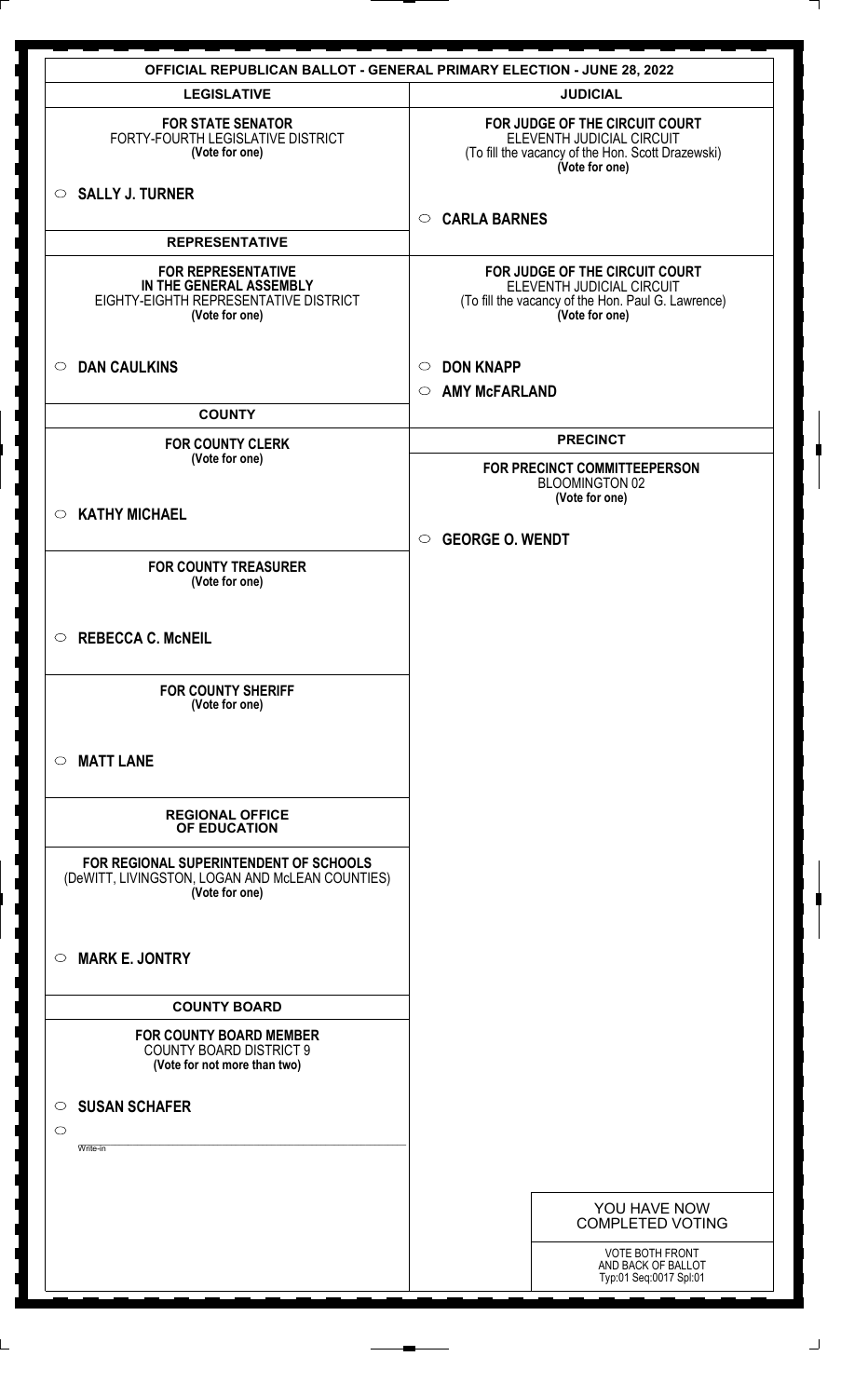| 11<br>21 | <b>OFFICIAL REPUBLICAN BALLOT</b><br>Kathy Michael<br><b>GENERAL PRIMARY ELECTION</b><br>Kathy Michael, McLean County Clerk<br><b>Initials</b><br><b>JUNE 28, 2022</b><br>McLEAN COUNTY, ILLINOIS<br>BLOOMINGTON 02 - BALLOT STYLE 18<br>Sample                                                                        |                                                                                             |  |
|----------|------------------------------------------------------------------------------------------------------------------------------------------------------------------------------------------------------------------------------------------------------------------------------------------------------------------------|---------------------------------------------------------------------------------------------|--|
|          | To vote, darken the oval to the LEFT of your choice, like this $\bullet$ . To cast a write-in vote, darken the oval to the LEFT of the blank space provided and write the candidate's name in that space. If you tear, spoil, deface<br>erroneously mark this ballot, return to the election judge and obtain another. |                                                                                             |  |
|          | <b>FEDERAL</b>                                                                                                                                                                                                                                                                                                         | <b>STATE</b>                                                                                |  |
|          | <b>FOR UNITED STATES SENATOR</b><br>(Vote for one)                                                                                                                                                                                                                                                                     | <b>FOR ATTORNEY GENERAL</b><br>(Vote for one)                                               |  |
|          | <b>CASEY CHLEBEK</b><br>$\circ$                                                                                                                                                                                                                                                                                        | <b>STEVE KIM</b><br>$\circ$                                                                 |  |
|          | <b>PEGGY HUBBARD</b><br>$\circ$                                                                                                                                                                                                                                                                                        | <b>DAVID SHESTOKAS</b><br>$\circ$                                                           |  |
| 40       | <b>ROBERT "BOBBY" PITON</b><br>$\circ$                                                                                                                                                                                                                                                                                 | <b>THOMAS G. DeVORE</b><br>$\circ$                                                          |  |
| 41       | <b>JIMMY LEE TILLMAN II</b><br>$\circ$                                                                                                                                                                                                                                                                                 |                                                                                             |  |
| 42       | <b>ANTHONY W. WILLIAMS</b><br>$\circ$                                                                                                                                                                                                                                                                                  | <b>FOR SECRETARY OF STATE</b>                                                               |  |
|          | <b>KATHY SALVI</b><br>$\circ$                                                                                                                                                                                                                                                                                          | (Vote for one)                                                                              |  |
|          | <b>MATTHEW "MATT" DUBIEL</b><br>$\circ$                                                                                                                                                                                                                                                                                |                                                                                             |  |
|          |                                                                                                                                                                                                                                                                                                                        | <b>DAN BRADY</b><br>$\circlearrowright$                                                     |  |
|          | <b>STATE</b>                                                                                                                                                                                                                                                                                                           | <b>JOHN C. MILHISER</b><br>$\circ$                                                          |  |
| 47       | <b>FOR GOVERNOR AND</b><br><b>LIEUTENANT GOVERNOR</b><br>(Vote for one)                                                                                                                                                                                                                                                | <b>FOR COMPTROLLER</b><br>(Vote for one)                                                    |  |
| 52       | (DARREN BAILEY<br>$\circ$<br><b>(STEPHANIE TRUSSELL</b><br>(PAUL SCHIMPF<br>$\circ$                                                                                                                                                                                                                                    | $\circ$ SHANNON L. TERESI                                                                   |  |
|          | <b>CAROLYN SCHOFIELD</b><br>(RICHARD C. IRVIN<br>O<br><b>(AVERY BOURNE</b>                                                                                                                                                                                                                                             | <b>FOR TREASURER</b><br>(Vote for one)                                                      |  |
|          | <b>(GARY RABINE</b><br>$\circ$<br>(AARON DEL MAR                                                                                                                                                                                                                                                                       | <b>TOM DEMMER</b><br>$\circ$                                                                |  |
|          | (MAX SOLOMON<br>$\circ$                                                                                                                                                                                                                                                                                                | <b>CONGRESSIONAL</b>                                                                        |  |
|          | (LATASHA H. FIELDS<br>(JESSE SULLIVAN<br>O<br>(KATHLEEN MURPHY                                                                                                                                                                                                                                                         | <b>FOR REPRESENTATIVE IN CONGRESS</b><br>SIXTEENTH CONGRESSIONAL DISTRICT<br>(Vote for one) |  |
|          |                                                                                                                                                                                                                                                                                                                        |                                                                                             |  |
|          | O<br>Write-in                                                                                                                                                                                                                                                                                                          | <b>DARIN LaHOOD</b><br>$\circ$                                                              |  |
|          | Write-in                                                                                                                                                                                                                                                                                                               | <b>WALT PETERS</b><br>$\circ$<br><b>JOANNE GUILLEMETTE</b><br>$\circ$                       |  |
|          |                                                                                                                                                                                                                                                                                                                        | <b>MICHAEL REBRESH</b><br>$\circ$                                                           |  |
|          |                                                                                                                                                                                                                                                                                                                        |                                                                                             |  |
|          |                                                                                                                                                                                                                                                                                                                        |                                                                                             |  |
|          |                                                                                                                                                                                                                                                                                                                        |                                                                                             |  |
|          |                                                                                                                                                                                                                                                                                                                        |                                                                                             |  |
|          |                                                                                                                                                                                                                                                                                                                        |                                                                                             |  |
|          |                                                                                                                                                                                                                                                                                                                        |                                                                                             |  |
|          |                                                                                                                                                                                                                                                                                                                        | <b>VOTE BOTH FRONT</b><br>AND BACK OF BALLOT<br>Typ:01 Seq:0018 Spl:01                      |  |
|          |                                                                                                                                                                                                                                                                                                                        |                                                                                             |  |

 $\overline{\phantom{a}}$ 

┆

 $\overline{\phantom{a}}$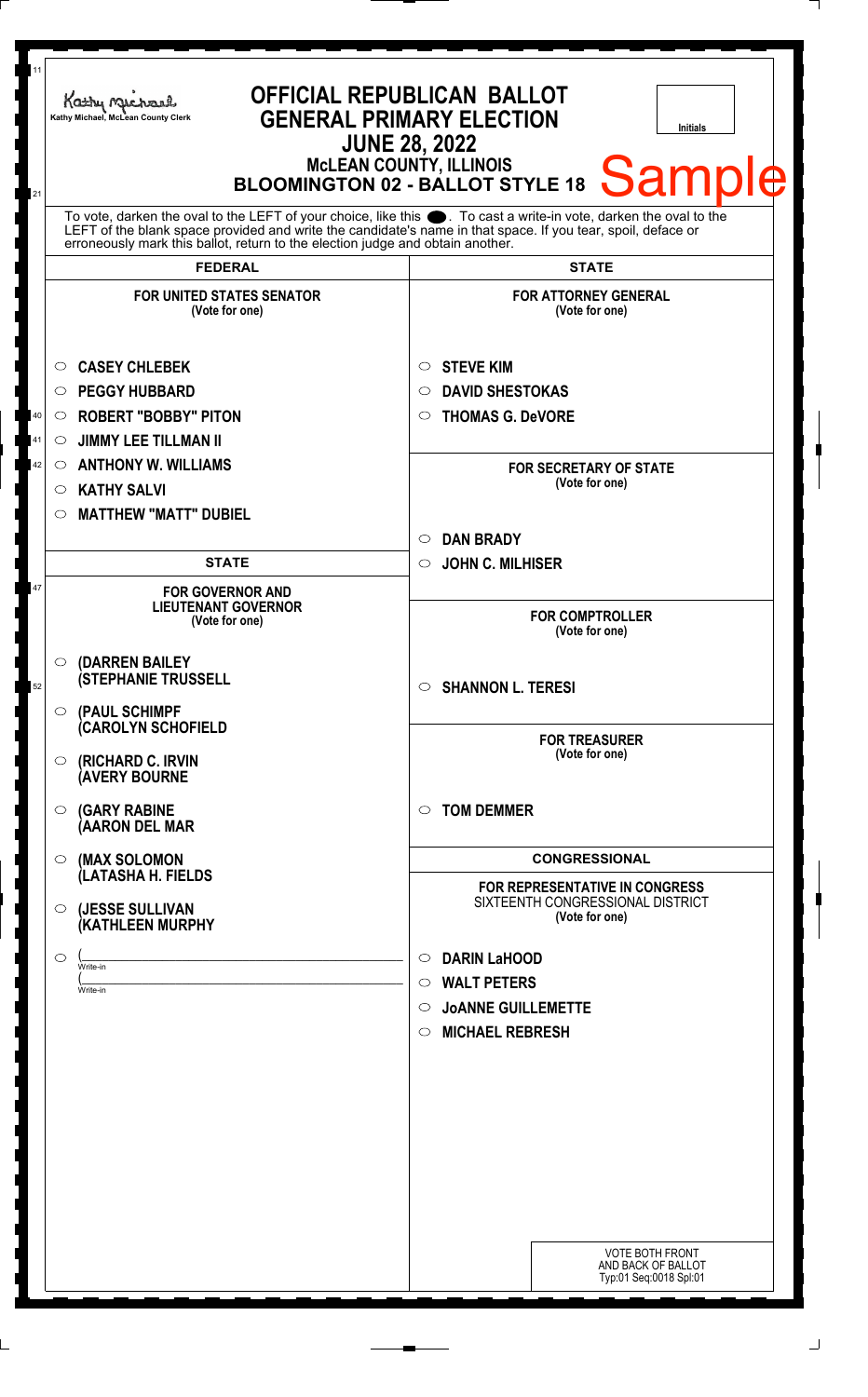| <b>LEGISLATIVE</b>                                                                                              | <b>OFFICIAL REPUBLICAN BALLOT - GENERAL PRIMARY ELECTION - JUNE 28, 2022</b><br><b>JUDICIAL</b>                                     |
|-----------------------------------------------------------------------------------------------------------------|-------------------------------------------------------------------------------------------------------------------------------------|
| <b>FOR STATE SENATOR</b><br>FORTY-FOURTH LEGISLATIVE DISTRICT<br>(Vote for one)                                 | FOR JUDGE OF THE CIRCUIT COURT<br>ELEVENTH JUDICIAL CIRCUIT<br>(To fill the vacancy of the Hon. Scott Drazewski)<br>(Vote for one)  |
| $\circ$ SALLY J. TURNER                                                                                         | <b>CARLA BARNES</b><br>$\circ$                                                                                                      |
| <b>REPRESENTATIVE</b>                                                                                           |                                                                                                                                     |
| <b>FOR REPRESENTATIVE</b><br>IN THE GENERAL ASSEMBLY<br>EIGHTY-EIGHTH REPRESENTATIVE DISTRICT<br>(Vote for one) | FOR JUDGE OF THE CIRCUIT COURT<br>ELEVENTH JUDICIAL CIRCUIT<br>(To fill the vacancy of the Hon. Paul G. Lawrence)<br>(Vote for one) |
| <b>DAN CAULKINS</b><br>$\circ$                                                                                  | <b>DON KNAPP</b><br>$\circ$<br><b>AMY McFARLAND</b><br>$\circ$                                                                      |
| <b>COUNTY</b>                                                                                                   |                                                                                                                                     |
| <b>FOR COUNTY CLERK</b>                                                                                         | <b>PRECINCT</b>                                                                                                                     |
| (Vote for one)                                                                                                  | FOR PRECINCT COMMITTEEPERSON<br><b>BLOOMINGTON 02</b><br>(Vote for one)                                                             |
| <b>KATHY MICHAEL</b><br>$\circ$                                                                                 |                                                                                                                                     |
|                                                                                                                 | <b>GEORGE O. WENDT</b><br>$\circ$                                                                                                   |
| <b>FOR COUNTY TREASURER</b><br>(Vote for one)                                                                   |                                                                                                                                     |
| $\circ$ REBECCA C. McNEIL                                                                                       |                                                                                                                                     |
| <b>FOR COUNTY SHERIFF</b><br>(Vote for one)                                                                     |                                                                                                                                     |
| <b>MATT LANE</b><br>$\circ$                                                                                     |                                                                                                                                     |
| <b>REGIONAL OFFICE</b><br>OF EDUCATION                                                                          |                                                                                                                                     |
| FOR REGIONAL SUPERINTENDENT OF SCHOOLS<br>(DeWITT, LIVINGSTON, LOGAN AND McLEAN COUNTIES)<br>(Vote for one)     |                                                                                                                                     |
| <b>MARK E. JONTRY</b><br>$\circ$                                                                                |                                                                                                                                     |
| <b>COUNTY BOARD</b>                                                                                             |                                                                                                                                     |
| <b>FOR COUNTY BOARD MEMBER</b><br><b>COUNTY BOARD DISTRICT 10</b><br>(Vote for not more than two)               |                                                                                                                                     |
| <b>CHUCK ERICKSON</b><br>$\circ$                                                                                |                                                                                                                                     |
| <b>WILLIAM C. HOLDITCH</b><br>$\circ$                                                                           |                                                                                                                                     |
|                                                                                                                 |                                                                                                                                     |
|                                                                                                                 |                                                                                                                                     |
|                                                                                                                 | YOU HAVE NOW<br><b>COMPLETED VOTING</b>                                                                                             |
|                                                                                                                 | <b>VOTE BOTH FRONT</b><br>AND BACK OF BALLOT<br>Typ:01 Seq:0018 Spl:01                                                              |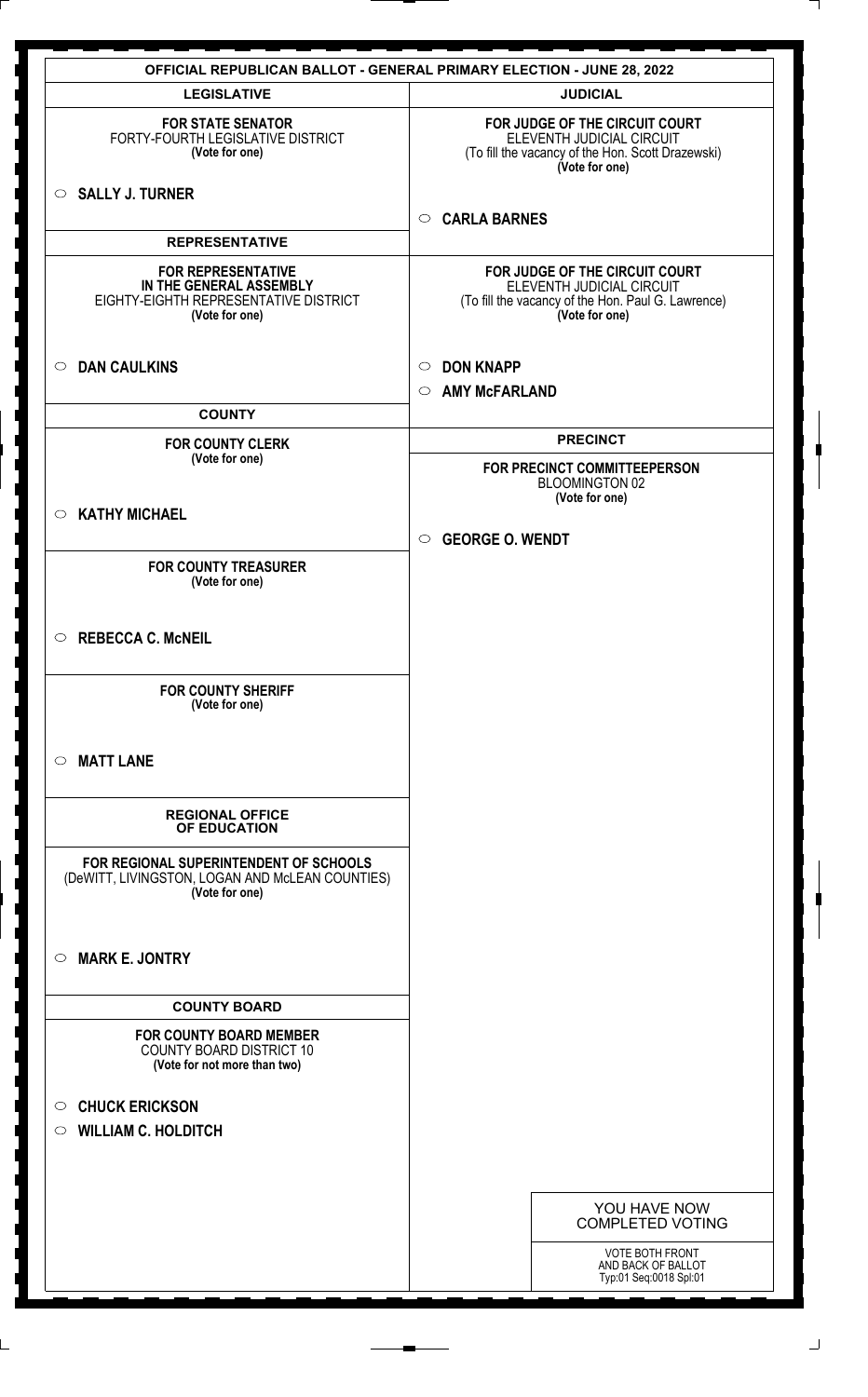| 11<br>21 | Kathy Michael<br>Kathy Michael, McLean County Clerk                                                                                                                                                                                                                                                                    | <b>OFFICIAL REPUBLICAN BALLOT</b><br><b>GENERAL PRIMARY ELECTION</b><br><b>Initials</b><br><b>JUNE 28, 2022</b><br><b>McLEAN COUNTY, ILLINOIS</b><br>Samr<br><b>BLOOMINGTON 02 - BALLOT STYLE 19</b> |
|----------|------------------------------------------------------------------------------------------------------------------------------------------------------------------------------------------------------------------------------------------------------------------------------------------------------------------------|------------------------------------------------------------------------------------------------------------------------------------------------------------------------------------------------------|
|          | To vote, darken the oval to the LEFT of your choice, like this $\bullet$ . To cast a write-in vote, darken the oval to the LEFT of the blank space provided and write the candidate's name in that space. If you tear, spoil, deface<br>erroneously mark this ballot, return to the election judge and obtain another. |                                                                                                                                                                                                      |
|          | <b>FEDERAL</b>                                                                                                                                                                                                                                                                                                         | <b>STATE</b>                                                                                                                                                                                         |
|          | <b>FOR UNITED STATES SENATOR</b><br>(Vote for one)                                                                                                                                                                                                                                                                     | <b>FOR ATTORNEY GENERAL</b><br>(Vote for one)                                                                                                                                                        |
|          | <b>CASEY CHLEBEK</b><br>$\circ$<br><b>PEGGY HUBBARD</b><br>$\circ$                                                                                                                                                                                                                                                     | <b>STEVE KIM</b><br>$\circ$<br><b>DAVID SHESTOKAS</b><br>$\circ$                                                                                                                                     |
| 40       | <b>ROBERT "BOBBY" PITON</b><br>O                                                                                                                                                                                                                                                                                       | <b>THOMAS G. DeVORE</b><br>$\circ$                                                                                                                                                                   |
| 41       | <b>JIMMY LEE TILLMAN II</b><br>$\circ$                                                                                                                                                                                                                                                                                 |                                                                                                                                                                                                      |
| 42       | <b>ANTHONY W. WILLIAMS</b><br>$\circ$<br><b>KATHY SALVI</b><br>$\circ$                                                                                                                                                                                                                                                 | <b>FOR SECRETARY OF STATE</b><br>(Vote for one)                                                                                                                                                      |
|          | <b>MATTHEW "MATT" DUBIEL</b><br>$\circ$                                                                                                                                                                                                                                                                                |                                                                                                                                                                                                      |
|          |                                                                                                                                                                                                                                                                                                                        | <b>DAN BRADY</b><br>$\circ$                                                                                                                                                                          |
|          | <b>STATE</b>                                                                                                                                                                                                                                                                                                           | <b>JOHN C. MILHISER</b><br>$\circ$                                                                                                                                                                   |
| 47       | <b>FOR GOVERNOR AND</b><br><b>LIEUTENANT GOVERNOR</b><br>(Vote for one)                                                                                                                                                                                                                                                | <b>FOR COMPTROLLER</b><br>(Vote for one)                                                                                                                                                             |
| 53       | (DARREN BAILEY<br>$\circ$<br><b>(STEPHANIE TRUSSELL</b><br>(PAUL SCHIMPF<br>$\circ$                                                                                                                                                                                                                                    | $\circ$ SHANNON L. TERESI                                                                                                                                                                            |
|          | <b>CAROLYN SCHOFIELD</b>                                                                                                                                                                                                                                                                                               |                                                                                                                                                                                                      |
|          | <b>(RICHARD C. IRVIN</b><br>$\circ$<br><b>(AVERY BOURNE</b>                                                                                                                                                                                                                                                            | <b>FOR TREASURER</b><br>(Vote for one)                                                                                                                                                               |
|          | $\circ$ (GARY RABINE<br>(AARON DEL MAR                                                                                                                                                                                                                                                                                 | <b>TOM DEMMER</b><br>$\circ$                                                                                                                                                                         |
|          | (MAX SOLOMON<br>$\circ$<br>(LATASHA H. FIELDS                                                                                                                                                                                                                                                                          | <b>CONGRESSIONAL</b>                                                                                                                                                                                 |
|          | (JESSE SULLIVAN<br>$\circ$<br>(KATHLEEN MURPHY                                                                                                                                                                                                                                                                         | FOR REPRESENTATIVE IN CONGRESS<br>SIXTEENTH CONGRESSIONAL DISTRICT<br>(Vote for one)                                                                                                                 |
|          | $\circ$                                                                                                                                                                                                                                                                                                                | <b>DARIN LaHOOD</b><br>$\circ$                                                                                                                                                                       |
|          | Write-in<br>Write-in                                                                                                                                                                                                                                                                                                   | <b>WALT PETERS</b><br>$\circ$                                                                                                                                                                        |
|          |                                                                                                                                                                                                                                                                                                                        | <b>JOANNE GUILLEMETTE</b><br>$\circ$                                                                                                                                                                 |
|          |                                                                                                                                                                                                                                                                                                                        | <b>MICHAEL REBRESH</b><br>$\circ$                                                                                                                                                                    |
|          |                                                                                                                                                                                                                                                                                                                        |                                                                                                                                                                                                      |
|          |                                                                                                                                                                                                                                                                                                                        | <b>VOTE BOTH FRONT</b><br>AND BACK OF BALLOT<br>Typ:01 Seq:0019 Spl:01                                                                                                                               |
|          |                                                                                                                                                                                                                                                                                                                        |                                                                                                                                                                                                      |